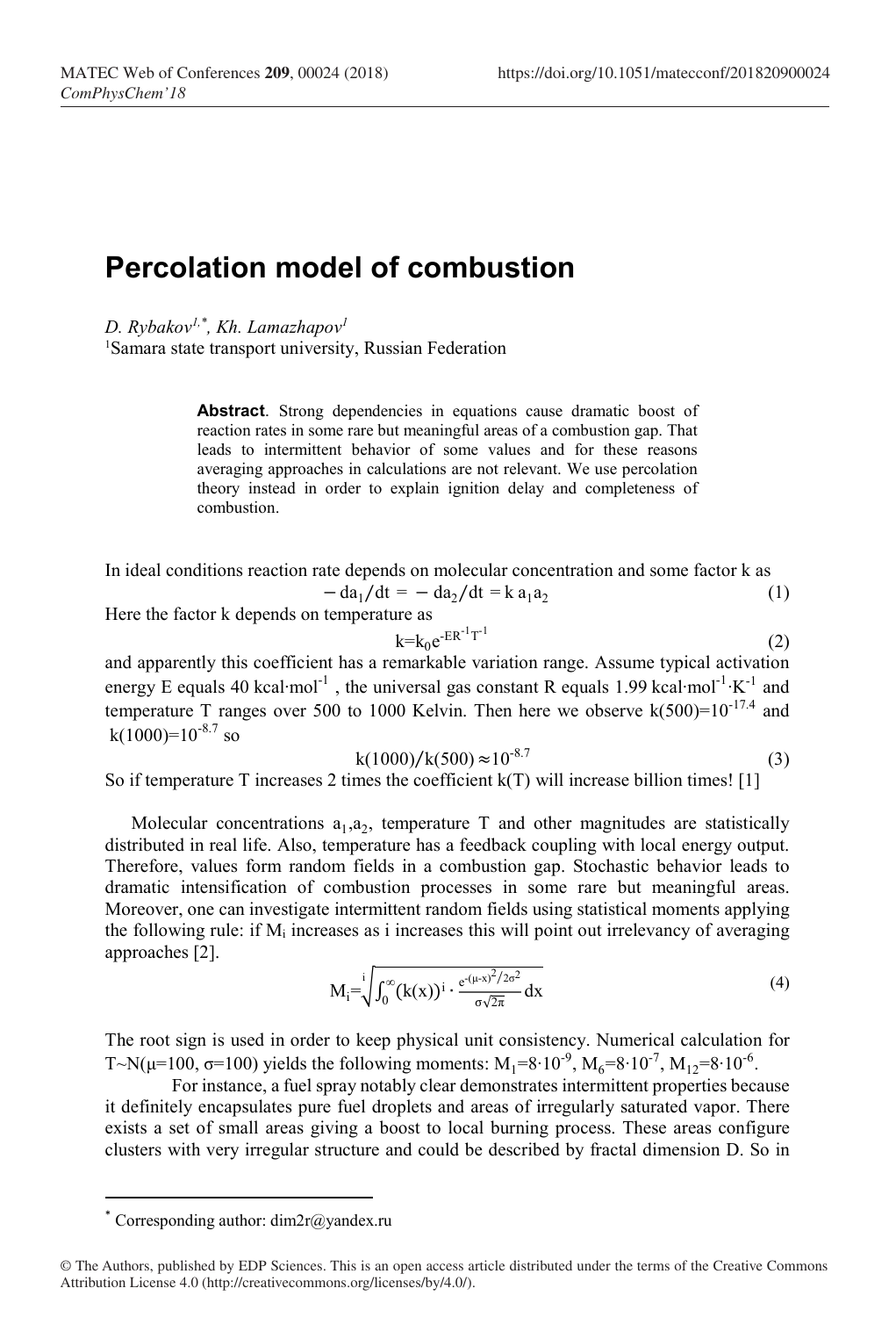some cases inflaming front should pass a very long path in between different areas with very different properties. So some physical properties directly depend on irregular geometry of different areas. And geometry depends on active element volume fraction ρ. In our article, value ρ takes into account element intersections and represents final volume fraction. Critical value could be obtained analytically as well as numerically  $\rho_c$ =0.29[4]. We performed 3D computer simulation over percolation system with soft-core spherical elements in order to find out some properties and features of clusters and surfaces important for combustion theory (figure 1). Model includes a set of randomly located spheres such that a single sphere represents a fuel droplet surrounded by fuel vapor. We assume that ignition and flame propagation is possible only within spheres and clusters.



Fig. 1. Different representations of the same scene including a droplet cluster. The cluster is red. The path inside the cluster is green. Orphan droplets are black.

Computer simulation shows that flame propagation time  $t_{prop}(\rho)$  from one point to another depends on the shortest path length between two points  $L_{path}(\rho)$ . The length significantly increases at the percolation threshold and exceeds size of a gap L. So lengths of paths explain an ignition timeout and its statistical properties (figure 2).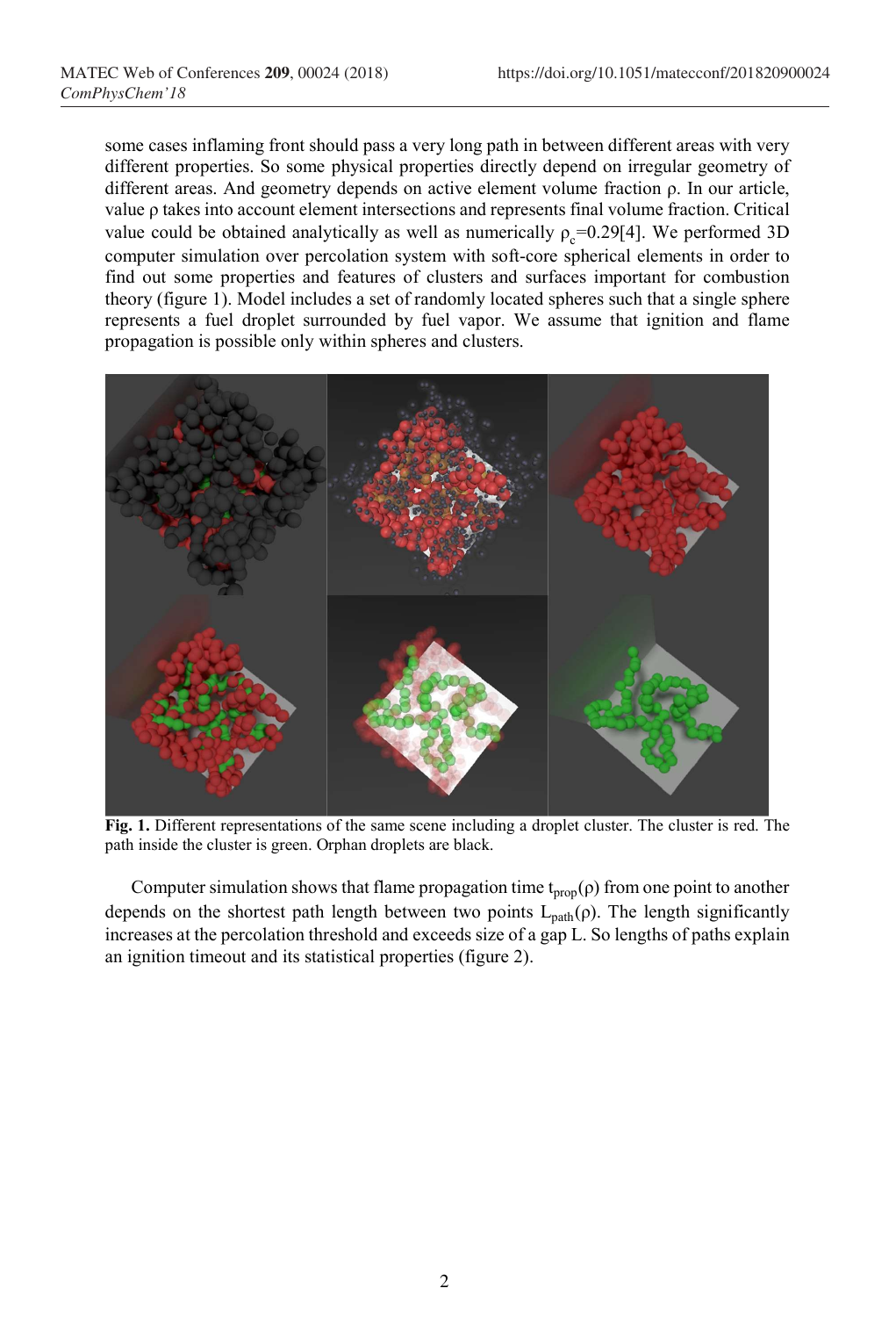

At the beginning stage a flame propagates beneath a cluster surface. The closer elements located the smaller total surface is available from outside a cluster. We calculated available surface fraction as

$$
F(\rho) = \sum s_i / \sum S_i \tag{5}
$$

Here  $S_i = 4\pi r^2$  is total element surface and  $s_i$  is external fraction of element surface. Ball size variation within an ensemble has moderate influence on external surface fraction (figure 2).



Also in some cases path does not exist between two points. That means that some areas are inaccessible by the flame. So completeness of combustion C is attributable to a balance of accessible and inaccessible areas in a percolation system.

$$
C(\rho) = N_{\text{cluster}} / N_{\text{total}} \tag{6}
$$

At the best case ignition starts from an element belonging to a biggest cluster. Thus completeness of combustion does not exceed a fraction of the biggest cluster in the whole system (figure 4).